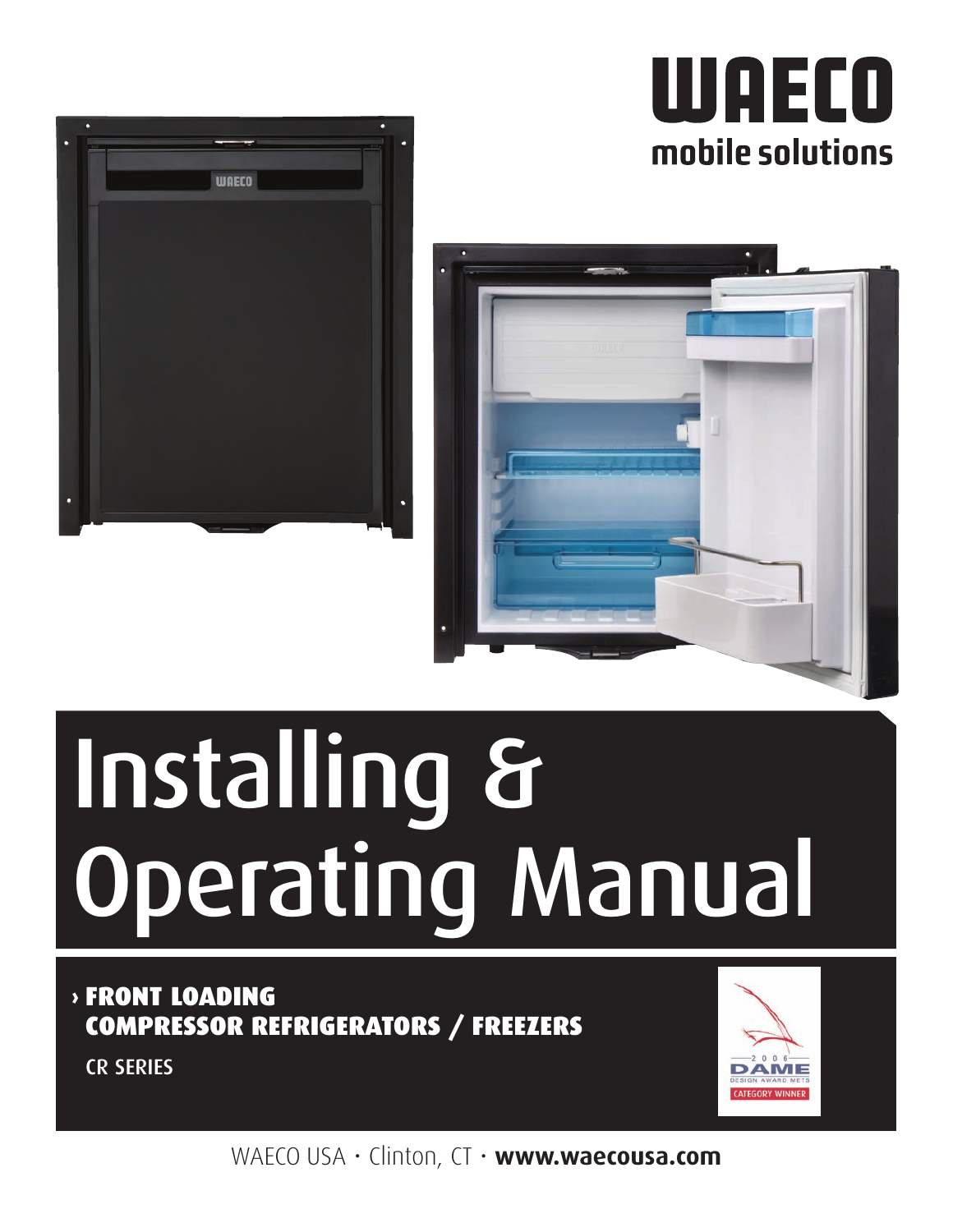# TABLE OF CONTENTS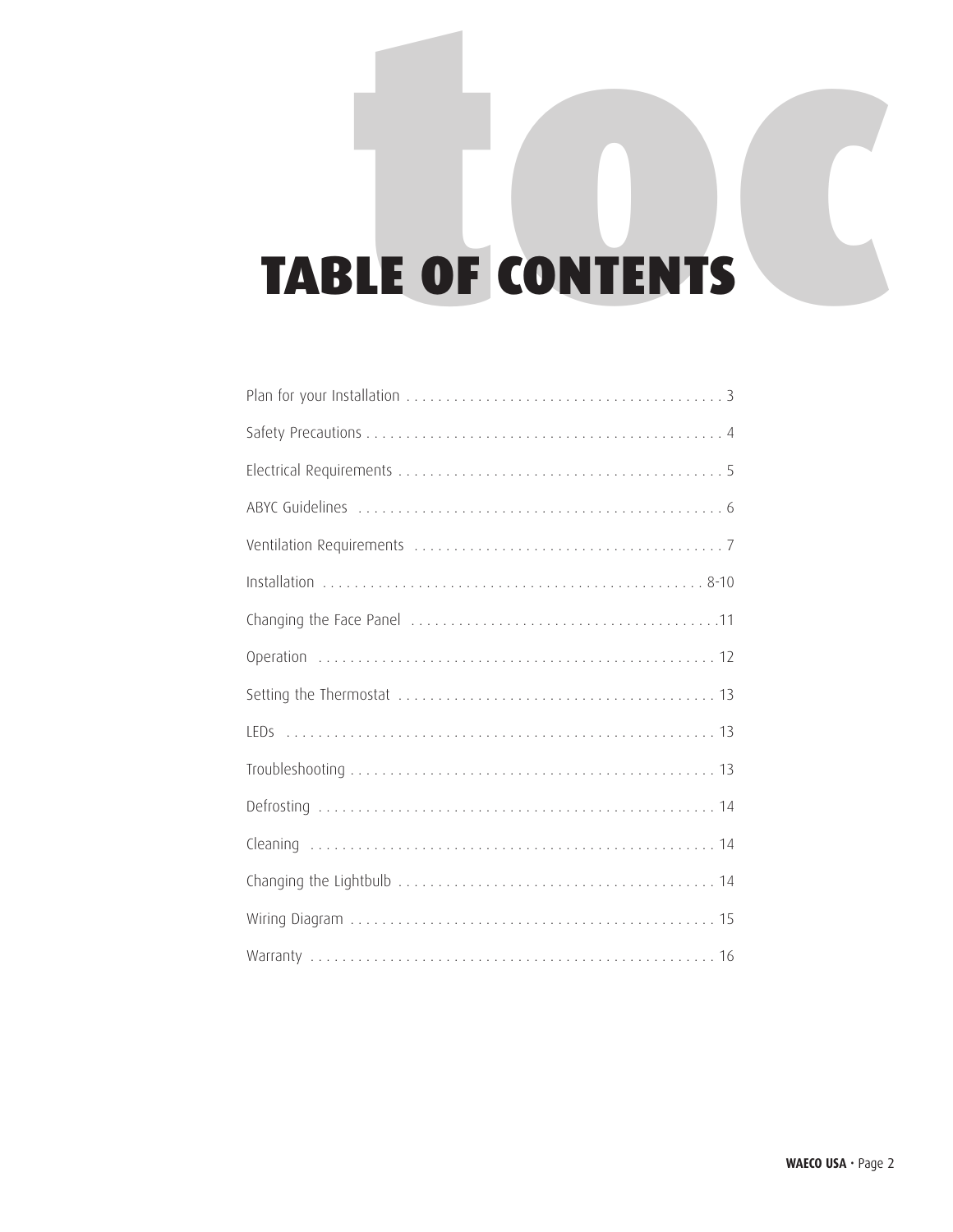# WAECO

Thank you for purchasing a WAECO CR series refrigerator. With proper installation, maintenance, and care your new refrigerator should give you many years of trouble-free service. WAECO USA would like you to know that, should any questions or problems arise during installation or operation of your new WAECO refrigerator, our Technical Support staff is at your service at (860) 664-4911. Our regular business hours are 8:00AM-5:00PM Eastern Standard (USA) Time.

The WAECO CR series refrigerator should not be modified in any way from its original form. Modification of the unit may be extremely hazardous and cause personal injury or property damage.

#### **BEFORE INSTALLATION:**

CAREFULLY unpack the box and make sure that your new refrigerator is sitting upright. Check the packing list and make sure that all parts are included in the box.

#### **PLAN YOUR INSTALLATION:**

There are many variables that make a difference between a good installation and a problem installation—a refrigerator that will give trouble-free service and one that will have erratic or short operational life. Many problems that arise with refrigerators can be traced to improper installation. A little planning can go a long way toward having a reliable source of refrigeration.

#### **READ AND UNDERSTAND THE INSTALLATION AND OPERATION MANUAL COMPLETELY BEFORE ATTEMPTING INSTALLATION.**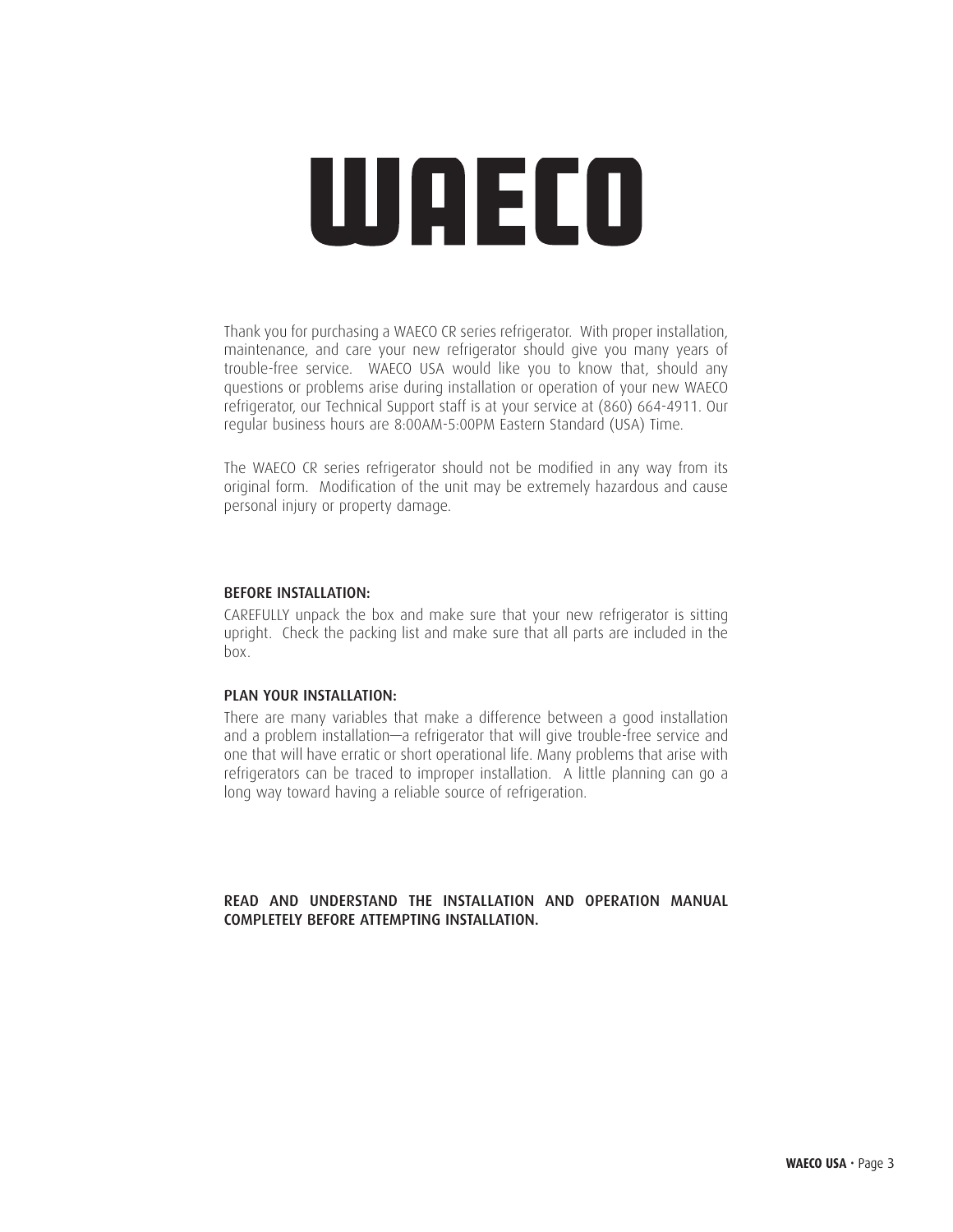

Hazards associated with working with electricity include electrical shock and burns. Be extremely careful when working with electricity. Know all hazards involved and observe safe practices to avoid injury.

Be careful when lifting refrigerators. Refrigerators can be heavy objects. Know how to handle objects of its size and weight and avoid twisting or unusual positions while supporting it.

Use care when moving and handling the refrigerator. Use gloves to prevent injury from sharp edges.

Refrigerant lines contain gases. Be very careful when handling. Do not kink, dent, or bend.

NEVER lift unit by the door or handle.

The refrigerator is not waterproof. Avoid direct contact with water.

Install away from heat sources in a dry and well-ventilated environment.

It is necessary to have a trained technician do the installation in wet areas.

Do not operate the appliance if it is visibly damaged.

#### **DANGER: RISK OF CHILD ENTRAPMENT**

Before you throw away your old refrigerator or freezer:

- Take off doors
- Leave the shelves in place so that children may not easily climb inside.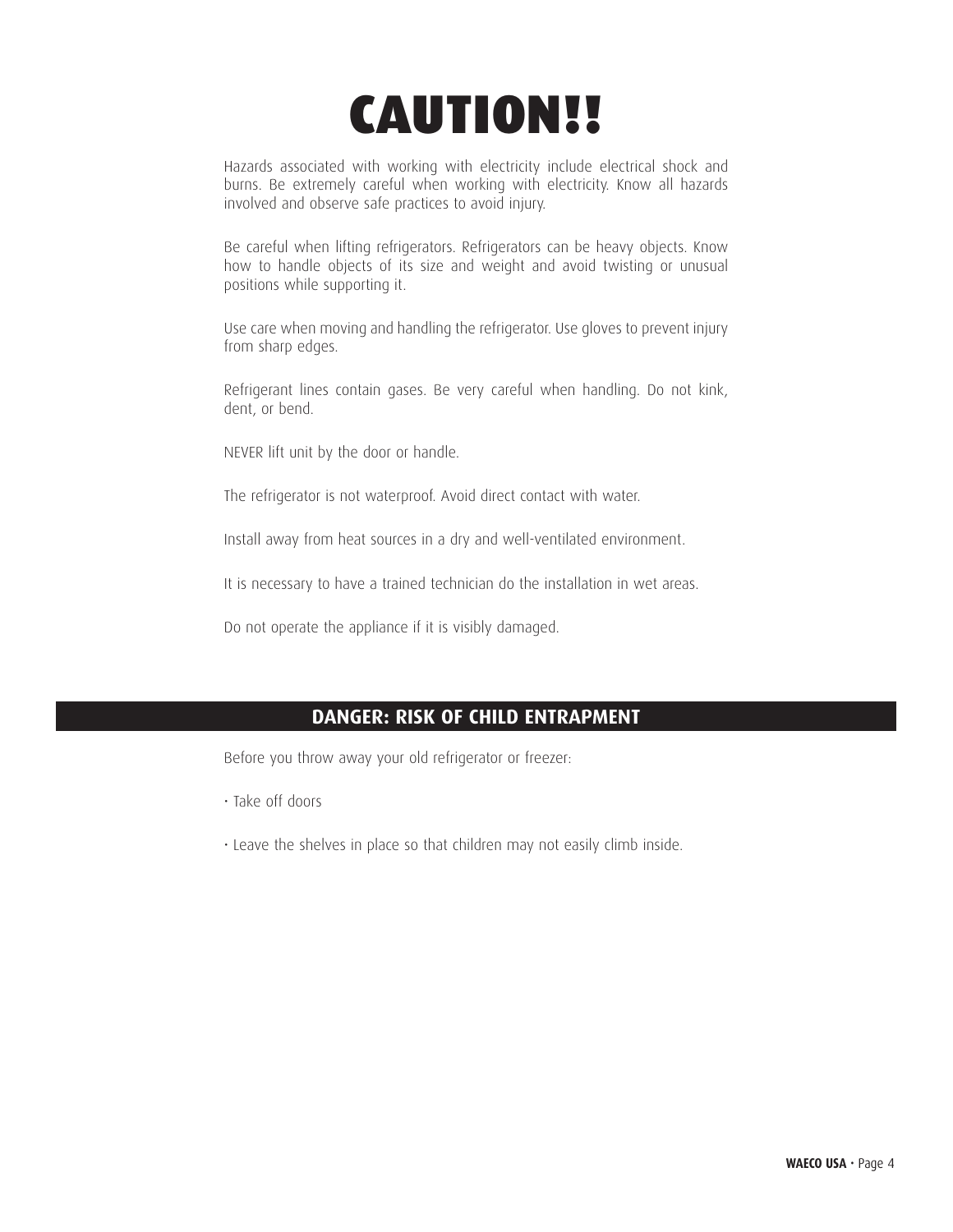# **ELECTRICAL REQUIREMENTS**

The Danfoss compressor is powered by an internal 12V DC brushless motor. The DC brushless motor operates by a continuous "loop" of information passing between the electronic module and the compressor. Because this operation requires a "clean" and uninterrupted supply of direct current power, it is recommended that the refrigerator have a direct connection to the battery.

Wiring it into the fusebox, terminal block, buss bar, or another electrical circuit, may subject the supply voltage to electrical "noise", or interference, which may disrupt the informational loop and render the electronic module inoperative. Best practice is to wire the unit directly to the battery with an inline fuse on the positive (+) terminal.

The CR Series refrigerator should be wired on its own circuit. There should be no other electrical loads on the same circuit. Although 10 amp protection is sufficient, **15 amp is preferable.** 

The appliance must be wired and grounded in accordance with ABYC guidelines. Refer to the guidelines on page 5.

Failure to provide a sufficient wire size will result in an unacceptable voltage drop and inability of the refrigerator to operate.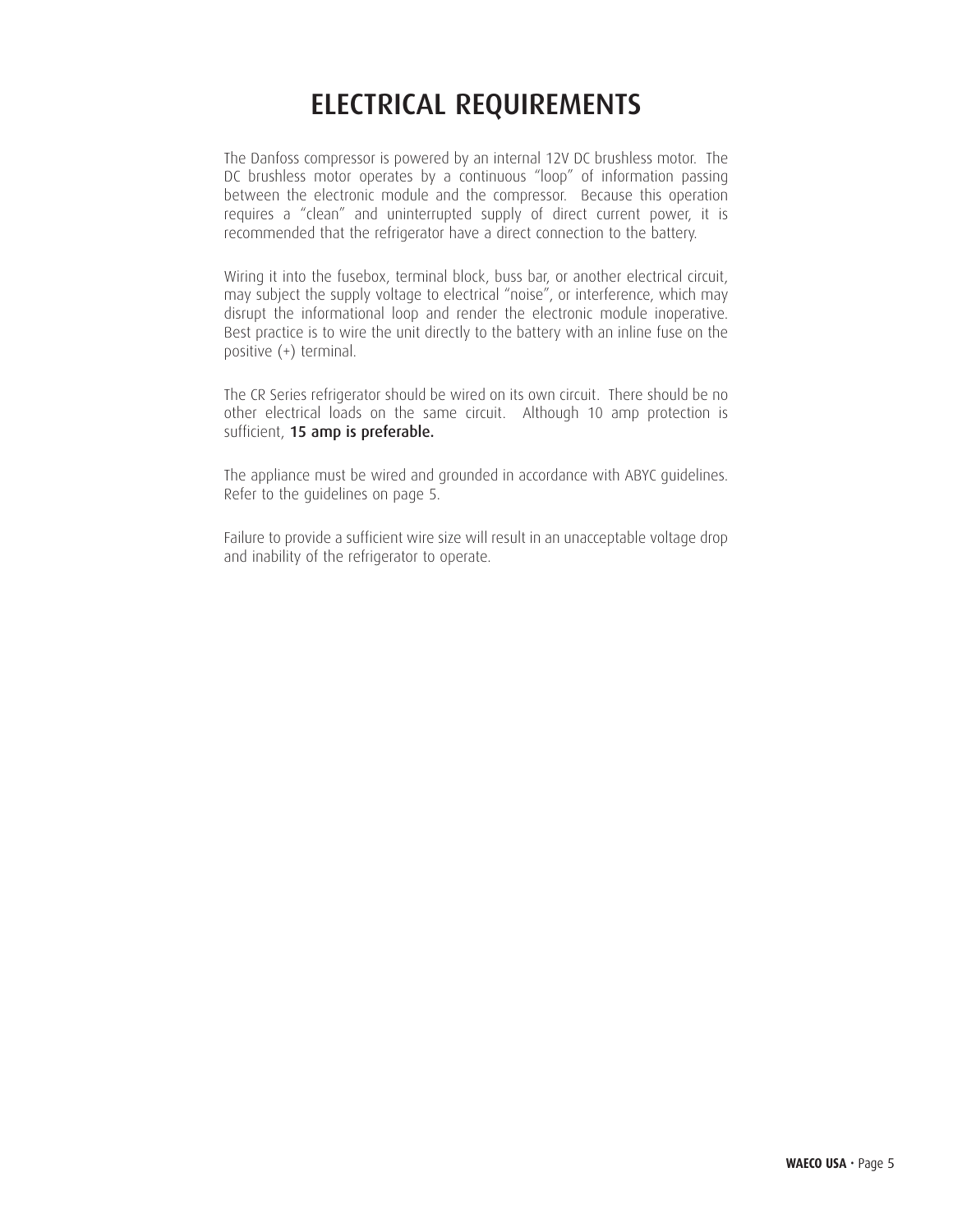#### **ABYC STANDARD - ABYC GUIDELINES E9 – DIRECT CURRENT**

| Length of Conductor from Source of Current to Device and Back to Source - Feet    |                                                                         |                                                                      |                                                                               |                                                                         |                                                                                           |                                                                    |                                                         |                                                                                |                                                                                       |                                                                                                        |                                                                 |                                                                                              |                                                                                   |                                                                                       |                                                                    |                                                          |                                                                                       |                                                                |                                                              |
|-----------------------------------------------------------------------------------|-------------------------------------------------------------------------|----------------------------------------------------------------------|-------------------------------------------------------------------------------|-------------------------------------------------------------------------|-------------------------------------------------------------------------------------------|--------------------------------------------------------------------|---------------------------------------------------------|--------------------------------------------------------------------------------|---------------------------------------------------------------------------------------|--------------------------------------------------------------------------------------------------------|-----------------------------------------------------------------|----------------------------------------------------------------------------------------------|-----------------------------------------------------------------------------------|---------------------------------------------------------------------------------------|--------------------------------------------------------------------|----------------------------------------------------------|---------------------------------------------------------------------------------------|----------------------------------------------------------------|--------------------------------------------------------------|
| <b>TOTAL</b><br>CURRENT                                                           |                                                                         |                                                                      |                                                                               |                                                                         |                                                                                           |                                                                    |                                                         |                                                                                |                                                                                       | │ 10 │ 15 │ 20 │ 25 │ 30 │ 40 │ 50 │ 60 │ 70 │ 60 │ 60 │ 100 │ 110 │ 120 │ 130 │ 140 │ 150 │ 160 │ 170 |                                                                 |                                                                                              |                                                                                   |                                                                                       |                                                                    |                                                          |                                                                                       |                                                                |                                                              |
| ON CIRCUIT<br>IN AMPS.                                                            |                                                                         |                                                                      |                                                                               |                                                                         |                                                                                           |                                                                    |                                                         |                                                                                | 12 Volts - 3% Drop Wire Sizes (gauge)                                                 |                                                                                                        | $\sim$                                                          |                                                                                              |                                                                                   |                                                                                       | Based on Minimum CM Area                                           |                                                          |                                                                                       |                                                                |                                                              |
| 5<br>10<br>15<br>8888<br>50<br>60<br>70<br>80<br>90<br>100                        | 18<br>14<br>12<br>10<br>10<br>10<br>8<br>e<br>€<br>6<br>Ĥ<br>4          | 16<br>12<br>10<br>10<br>g,<br>ă,<br>Ŝ<br>ŝ<br>4<br>d<br>4<br>2<br>÷, | 14<br>10<br>10<br>8<br>6<br>ň<br>6<br>4<br>4<br>ż<br>2<br>2<br>$\overline{2}$ | 12<br>10<br>8<br>6<br>6<br>Š<br>A<br>4<br>2<br>2<br>$\overline{2}$<br>٠ | 12<br>10<br>8<br>Ĥ<br>6<br>4<br>4<br>$\overline{2}$<br>$\overline{2}$<br>٠<br>٠<br>ō<br>Õ | 10<br>8<br>Ĥ<br>Ĥ<br>A<br>A<br>2<br>2<br>t<br>ō<br>٥<br>200<br>200 | 10<br>6<br>٠<br>2<br>٥<br>20<br>3/D<br>3/0<br>3/0       | 10<br>6<br>Ŝ<br>2<br>Ž<br>٠<br>٥<br>2/0<br>300<br>3 <sub>0</sub><br>410<br>4/0 | 8<br>6<br>4<br>2<br>2<br>٠<br>o<br>2/0<br>3.0<br>3.63<br>410<br>40                    | 8<br>6<br>4<br>2<br>$\overline{2}$<br>٠<br>o<br>280<br>3/0<br>4/0<br>4/0                               | 8<br>4<br>2<br>2<br>1<br>٥<br>2/0<br>3/0<br>40<br>4/0           | Ū<br>4<br>2<br>$\overline{2}$<br>٠<br>ũ<br>280<br>3/0<br>40                                  | в<br>4<br>2<br>f.<br>o<br>Õ.<br>3/0<br>4/0<br>4/0                                 | s<br>4<br>2<br>1<br>o<br>2/0<br>3/0<br>4/0                                            | 6<br>2<br>2<br>1<br>o<br>2X0<br>3.0<br>40                          | в<br>z<br>0<br>200<br>3/0<br>4/0                         | B<br>Ż<br>۹<br>٥<br>2/0<br>3/0<br>4/0                                                 | в<br>2<br>1<br>o<br>200<br>3.0<br>410                          | в<br>2<br>۰<br>280<br>3/0<br>3/0<br>410                      |
|                                                                                   | 24 Volts - 3% Drop Wire Sizes (gauge)                                   |                                                                      |                                                                               |                                                                         |                                                                                           |                                                                    |                                                         |                                                                                |                                                                                       | $\sim$                                                                                                 |                                                                 |                                                                                              |                                                                                   | Based on Minimum CM Area                                                              |                                                                    |                                                          |                                                                                       |                                                                |                                                              |
| 5<br>10<br>15<br>20<br>$\frac{25}{30}$<br>40<br>50<br>60<br>70<br>80<br>90<br>100 | ۹ñ<br>18<br>16<br>14<br>12<br>12<br>10<br>10<br>10<br>ã<br>ã<br>ŝ<br>Ř, | 18<br>16<br>14<br>12<br>12<br>10<br>10<br>8<br>B<br>6<br>θ<br>₿<br>6 | 18<br>14<br>12<br>10<br>10<br>10<br>ŝ<br>6<br>6<br>6<br>6<br>۷                | 16<br>12<br>12<br>10<br>10<br>п<br>£.<br>e<br>6<br>4<br>4<br>A<br>А     | 16<br>$12^{1}$<br>10<br>10<br>8<br>B.<br>в<br>6<br>٤<br>۷<br>2<br>$\overline{2}$          | 14<br>10<br>10<br>в<br>8<br>6<br>6<br>4<br>۷<br>2<br>2<br>2<br>2   | 12<br>10<br>s<br>e.<br>8<br>×.<br>۵<br>4<br>2<br>Ž<br>2 | 12<br>10<br>8<br>6<br>Ĥ<br>a<br>á<br>2<br>2<br>ũ<br>n                          | 12<br>8<br>6<br>ń.<br>đ<br>$\overline{z}$<br>$\mathfrak z$<br>٠<br>٠<br>Õ<br>Õ<br>200 | 10<br>a<br>6<br>б<br>4<br>4<br>2<br>2<br>٩<br>Ö<br>Õ<br>2/0<br>2/0                                     | 10<br>8<br>6<br>4<br>2<br>2<br>1<br>o<br>o<br>200<br>2x0<br>3/0 | 10<br>6<br>6<br>A<br>Á<br>$\overline{\overline{2}}$<br>2<br>٦<br>o<br>20<br>20<br>5/0<br>3/0 | 10<br>6<br>6<br>4<br>ż<br>$\overline{2}$<br>1<br>Ō<br>o<br>20<br>3/0<br>30<br>410 | 10<br>6<br>۷<br>۷<br>ż<br>$\overline{z}$<br>٠<br>û<br>2/0<br>300<br>3XO<br>4/0<br>4/0 | 8<br>₿<br>л<br>2<br>2<br>2<br>٥<br>2/0<br>300<br>3/0<br>4/0<br>410 | 8<br>ë<br>ż<br>ž<br>Ď<br>200<br>3/0<br>200<br>4/0<br>4/0 | в<br>6<br>٤<br>2<br>٠<br>Ò<br>210<br>30 <sup>o</sup><br>30 <sub>0</sub><br>4/0<br>410 | 8<br>6<br>2<br>ż<br>٠<br>Ŭ.<br>280<br>3/0<br>410<br>410<br>410 | B<br>ĕ<br>2<br>2<br>٦<br>٠<br>200<br>30<br>3/0<br>4/D<br>4/0 |

#### Conductor Sizes For 3 Percent Drop in Voltage

#### **ABYC STANDARD - ABYC GUIDELINES E9 – ALTERNATING CURRENT/AMPERAGE**

#### Temperature Rating of Conductor Insulation (Guidelines when using an AC/DC Converter)

|                            | 80°C<br>(140°F)             |                            | 75°C<br>(167°F)                    |                            | 80°C<br>(176°F)             |                            | 90°C<br>$(194^{\circ}F)$    |                            | 105°C<br>(221°F)            |                            | 125°C<br>(257°F)            |                            | 200°C<br>(392°F)                         |
|----------------------------|-----------------------------|----------------------------|------------------------------------|----------------------------|-----------------------------|----------------------------|-----------------------------|----------------------------|-----------------------------|----------------------------|-----------------------------|----------------------------|------------------------------------------|
| Conductor<br>Size<br>(AWG) | Outside<br>Engine<br>Spaces | Inside<br>Engine<br>Spaces | <b>Outside</b><br>Engine<br>Spaces | Inside<br>Engine<br>Spaces | Outside<br>Engine<br>Spaces | Inside<br>Engine<br>Spaces | Outside<br>Engine<br>Spaces | Inside<br>Engine<br>Spaces | Outside<br>Engine<br>Spaces | Inside<br>Engine<br>Spaces | Outside<br>Engine<br>Spaces | Inside<br>Engine<br>Spaces | ebiatuO<br>or Inside<br>Engine<br>Spaces |
| 18                         | 7.0                         | 4.1                        | 7.0                                | 5.3                        | 10.5                        | 8.2                        | 14.0                        | 11.5                       | 14.0                        | 11.9                       | 17.5                        | 15.6                       | 17.5                                     |
| 16                         | 10.5                        | 6.1                        | 10.5                               | 7.9                        | 14.0                        | 10.9                       | 17.5                        | 14.4                       | 17.5                        | 14.9                       | 21.0                        | 18.7                       | 24.5                                     |
| 14                         | 14.0                        | 8.1                        | 14.0                               | 10.5                       | 17.5                        | 13.7                       | 21.0                        | 17.2                       | 24.5                        | 20.8                       | 28.0                        | 24.9                       | 31.5                                     |
| 12                         | 17.5                        | 10.2                       | 17.5                               | 13.1                       | 24.5                        | 19.1                       | 28.0                        | 23.0                       | 31.5                        | 26.8                       | 35.0                        | 31.2                       | 38.5                                     |
| 10                         | 28.0                        | 16.2                       | 28.0                               | 21.0                       | 35.0                        | 27.3                       | 38.5                        | 31.6                       | 42.0                        | 35.7                       | 49.0                        | 43.6                       | 49.0                                     |
| 8                          | 38.5                        | 22.3                       | 45.5                               | 34.1                       | 49.0                        | 38.2                       | 49.0                        | 40.2                       | 56.0                        | 47.6                       | 63.0                        | 56.1                       | 70.0                                     |
| 6                          | 56.0                        | 32.5                       | 66.5                               | 49.9                       | 70.0                        | 54.6                       | 70.0                        | 57.4                       | 84.0                        | 71.4                       | 87.5                        | 77.9                       | 94.5                                     |
| 4                          | 73.5                        | 42.6                       | 87.5                               | 65.6                       | 91.0                        | 71.0                       | 94.5                        | 77.5                       | 112.0                       | 95.2                       | 119.0                       | 105.9                      | 126.0                                    |
| з                          | 84.0                        | 48.7                       | 101.5                              | 76.1                       | 105.0                       | 81.9                       | 108.5                       | 89.0                       | 126.0                       | 107.1                      | 196.5                       | 121.5                      | 147.0                                    |
| 2                          | 98.0                        | 56.8                       | 119.0                              | 89.3                       | 122.5                       | 95.6                       | 126.0                       | 103.3                      | 147.0                       | 125.0                      | 157.5                       | 140.2                      | 168.0                                    |
| 1                          | 115.5                       | 67.0                       | 136.5                              | 102.4                      | 147.0                       | 114.7                      | 147.0                       | 120.5                      | 171.5                       | 145.8                      | 185.5                       | 165.1                      | 196.0                                    |
| o                          | 136.5                       | 79.2                       | 161.0                              | 120.8                      | 171.5                       | 133.8                      | 171.5                       | 140.6                      | 199.5                       | 169.6                      | 213.5                       | 190.0                      | 227.5                                    |
| 00                         | 157.5                       | 91.4                       | 185.5                              | 139.1                      | 199.5                       | 155.6                      | 199.5                       | 163.6                      | 231.0                       | 196.4                      | 248.5                       | 221.2                      | 259.0                                    |
| $^{000}$                   | 182.0                       | 105.6                      | 217.0                              | 162.8                      | 231.0                       | 190.2                      | 231.0                       | 189.4                      | 269.5                       | 229.1                      | 287.0                       | 255.4                      | 301.0                                    |
| 0000                       | 210.0                       | 121.8                      | 252.0                              | 199.0                      | 269.5                       | 210.2                      | 269.5                       | 221.0                      | 311.5                       | 264.8                      | 332.5                       | 295.9                      | 357.0                                    |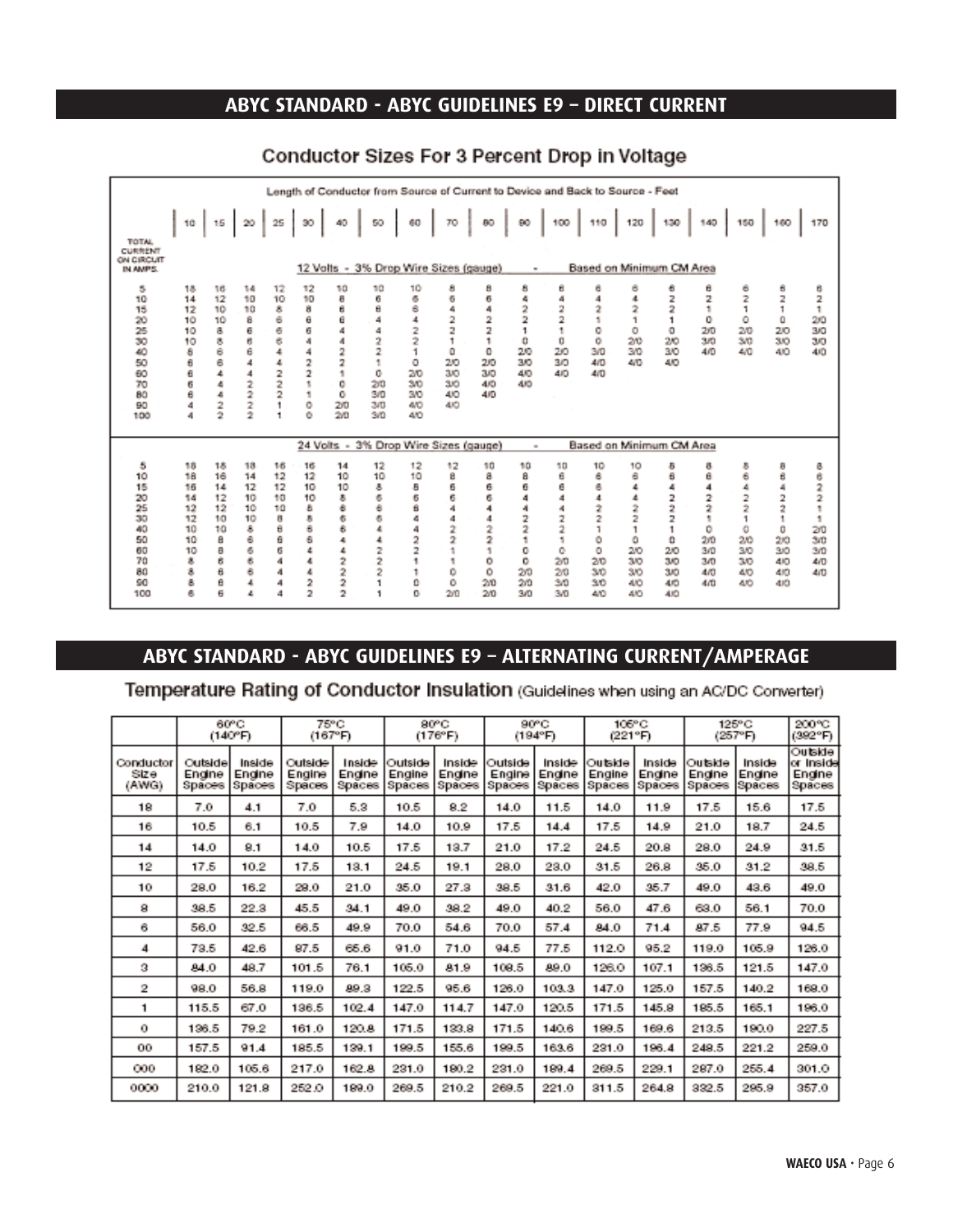#### **VENTILATION REQUIREMENTS**

IT IS ABSOLUTELY ESSENTIAL that a refrigerator have adequate ventilation. It is not possible to have too much ventilation—more is better. A refrigerator removes heat from the refrigerated space and gives it off from the coils (condenser) on the back of it. The heat MUST be removed from the rear of the refrigerator or it cannot operate correctly.

Inadequate ventilation may lead to premature compressor failure or inability to cool.

There must be a minimum of 36 square inches of opening to the outside for ventilation.

Two openings are recommended.

Ventilation air must have a clear path in (supply) and a clear path out (discharge). There must be a minimum of 4" clearance behind the refrigerator. Use combinations of A1 and A2, B1 and B2, or C1 and C2 as shown below.



#### **NOTE:**

- 1. The goal is to provide as much ventilation as possible.
- 2. Not all vents are created equal. Vents should be positioned so that they allow warmer air to escape from the top, and be replaced by cooler air entering from the bottom.
- 3. This drawing is not to scale. Vent size is exaggerated for clarity. **WAECO USA** • Page 7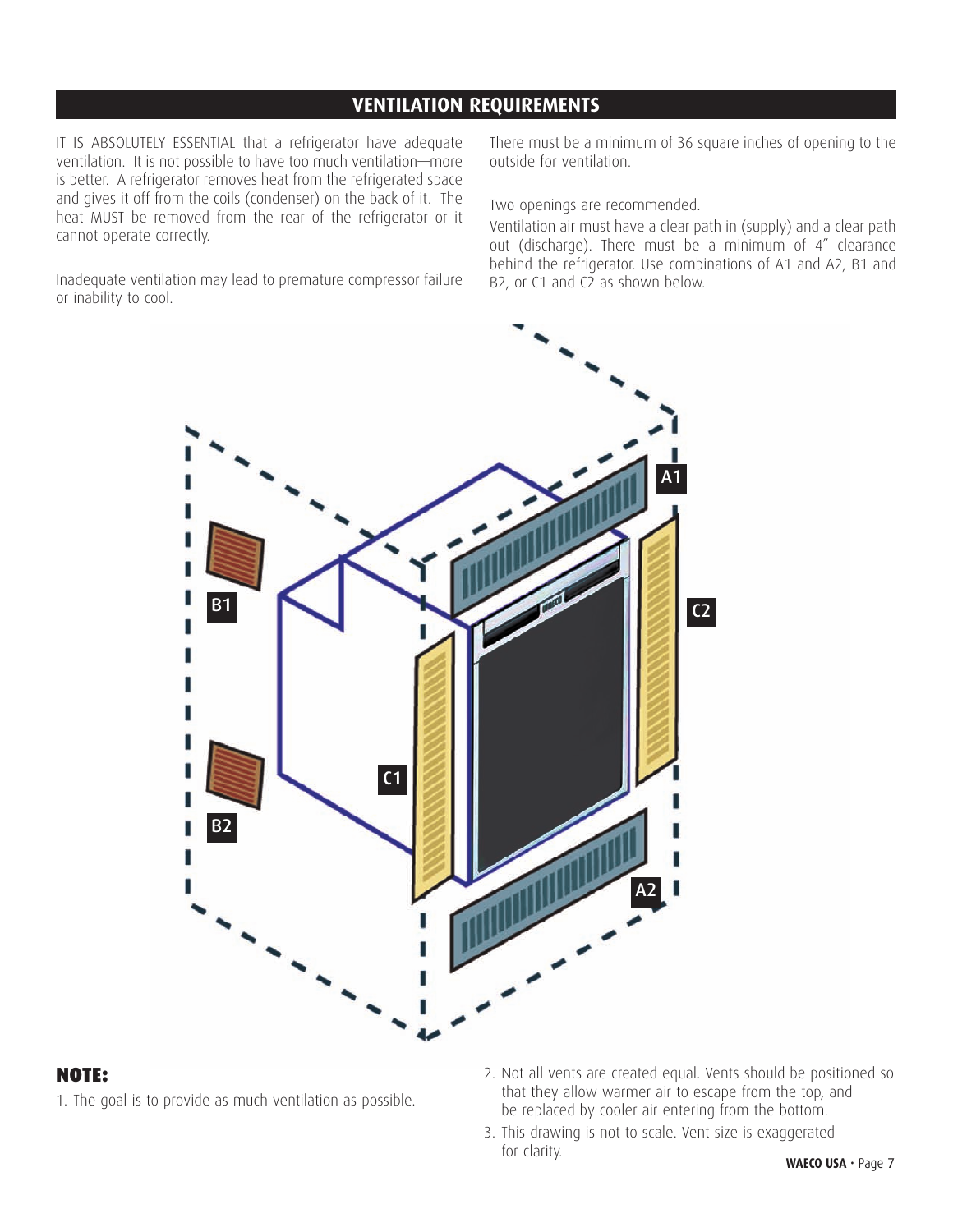#### **INSTALLATION**

#### **The refrigerator must sit upright for a minimum of 8 hours prior to installation.**

#### **1. PREPARE THE SITE**

The refrigerator should have solid, secure support. Measure the opening to determine that you have proper clearance for installation. Do not install in direct sunlight or near a gas stove, heater, or other heat-generating device. Avoid hot water lines or warm air ducts.

Make sure that sufficient electrical power is connected per electrical requirements as outlined. Also be sure that you have enough length of wire to service the unit outside of the opening. Ensure that sufficient ventilation is provided per ventilation requirements. Verify that there is enough room for the door to swing open with the refrigerator installed.

#### **2. REVERSING THE DOOR SWING.**

If the door needs to be reversed, remove the four screws that hold the top front panel.

Remove the top hinge and panel support by the three screws that hold them. Lift door off bottom hinge.

Remove the bottom hinge by three screws.

Reinstall the bottom hinge on the opposite side. Install door on hinge and close door. Reinstall top hinge and panel support on opposite sides. Reinstall top panel.

#### **3. INSTALL THE FRAME.**

Use the screws provided.

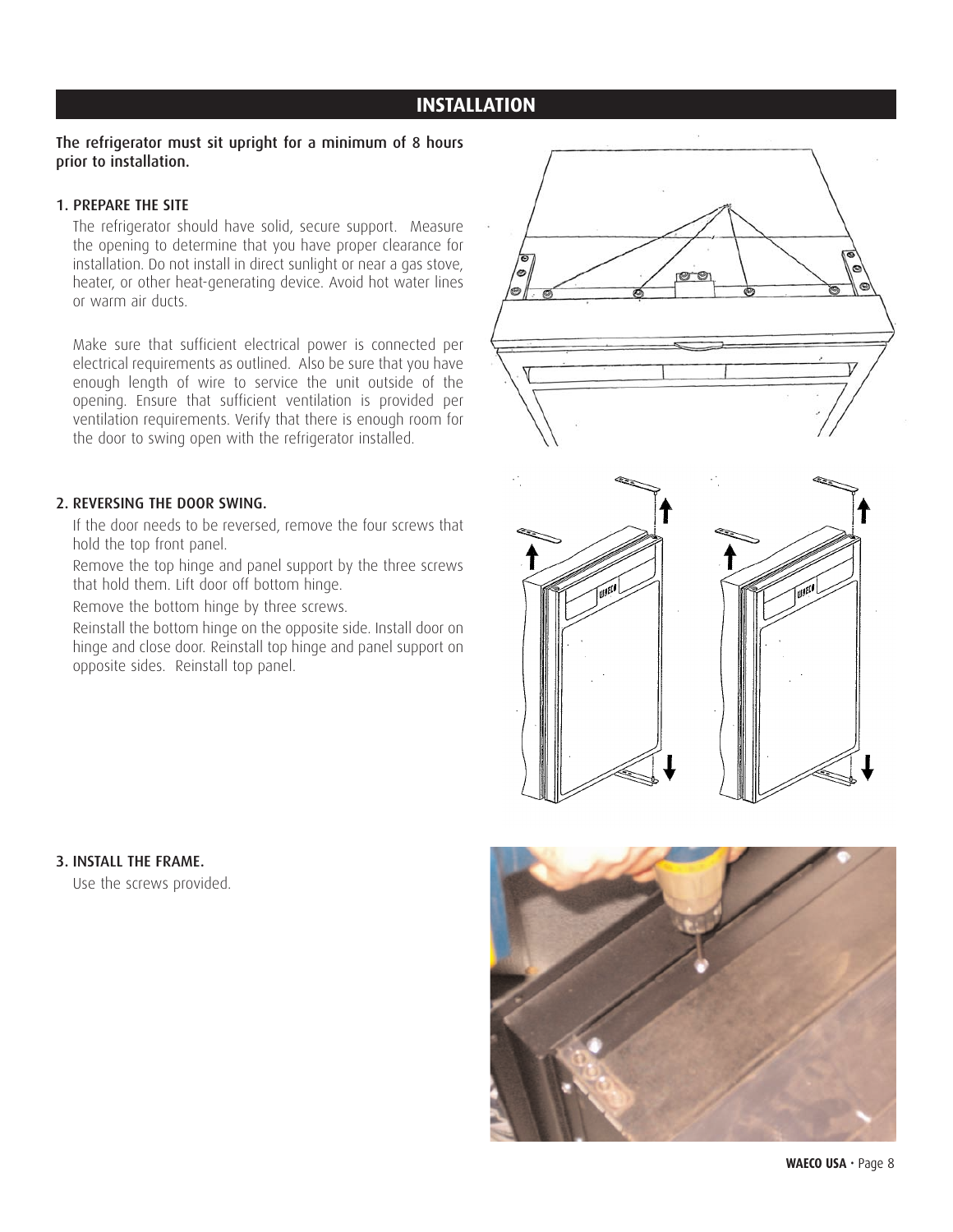#### **INSTALLATION**

#### **4. MAKE ELECTRICAL CONNECTIONS.**

Make sure that polarity (+ and -) is correct on DC circuits.





6. **INSERT SCREWS THROUGH SCREW OPENINGS IN FRAME** and screw into cabinet.



**WAECO USA** • Page 9

### **5. CAREFULLY INSERT UNIT INTO OPENING**

until frame is against it.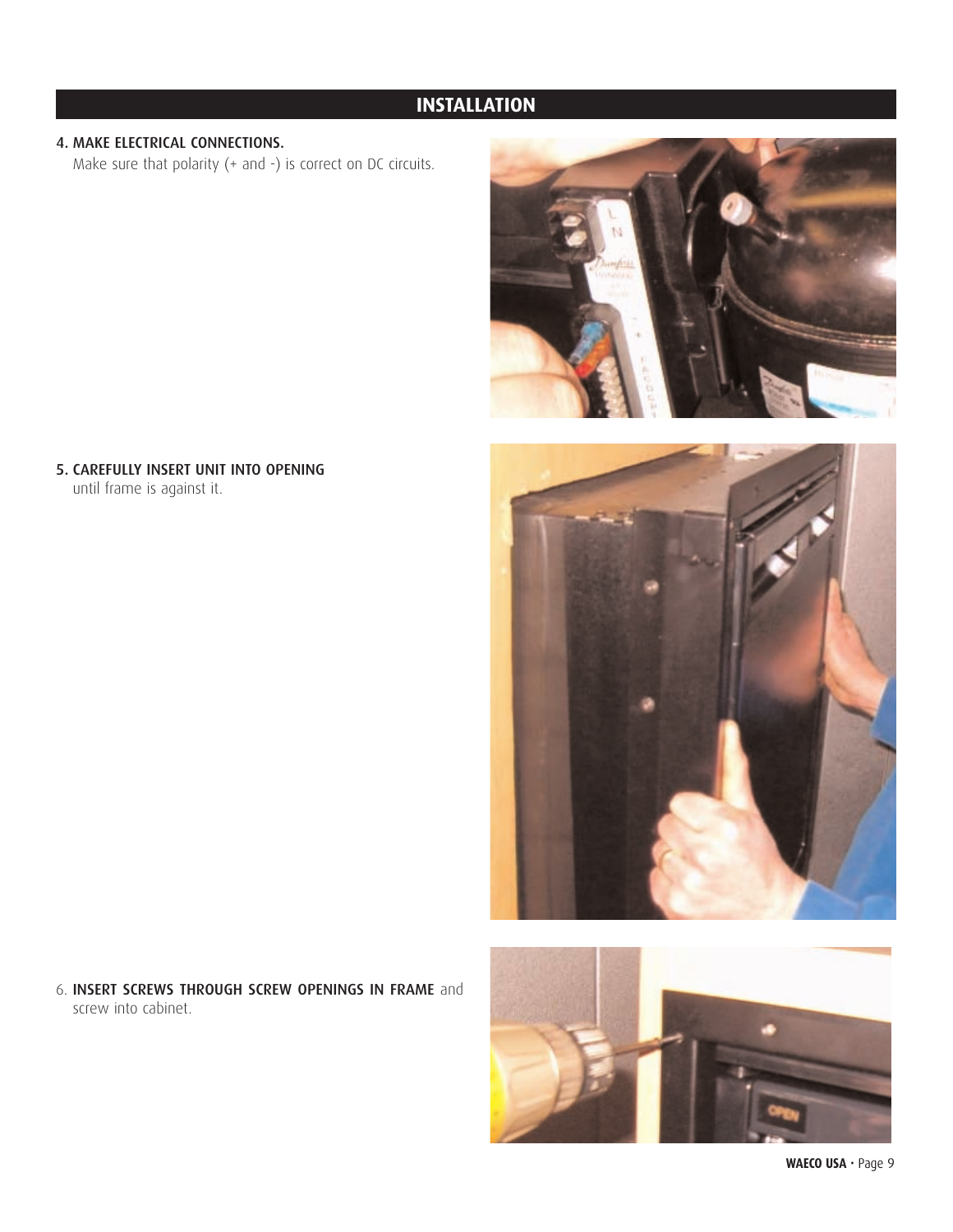#### **INSTALLATION**

**7. ALLOW REFRIGERATOR TO SIT FOR 1 HOUR BEFORE STARTING.** 

WAECO cannot be held responsible for any deviation from this set of instructions. We trust that you will enjoy your new WAECO refrigerator for many years to come.

**8. START REFRIGERATOR AND CHECK FOR PROPER OPERATION.** If, on the rare chance that your WAECO refrigerator doesn't work correctly, verify that the installation was not at fault by removing refrigerator and allowing it to rest in an open space for an hour. Connect it directly to a fully charged battery and turn it on. If the problem persists, contact WAECO at (860) 664-4911 before attempting repair.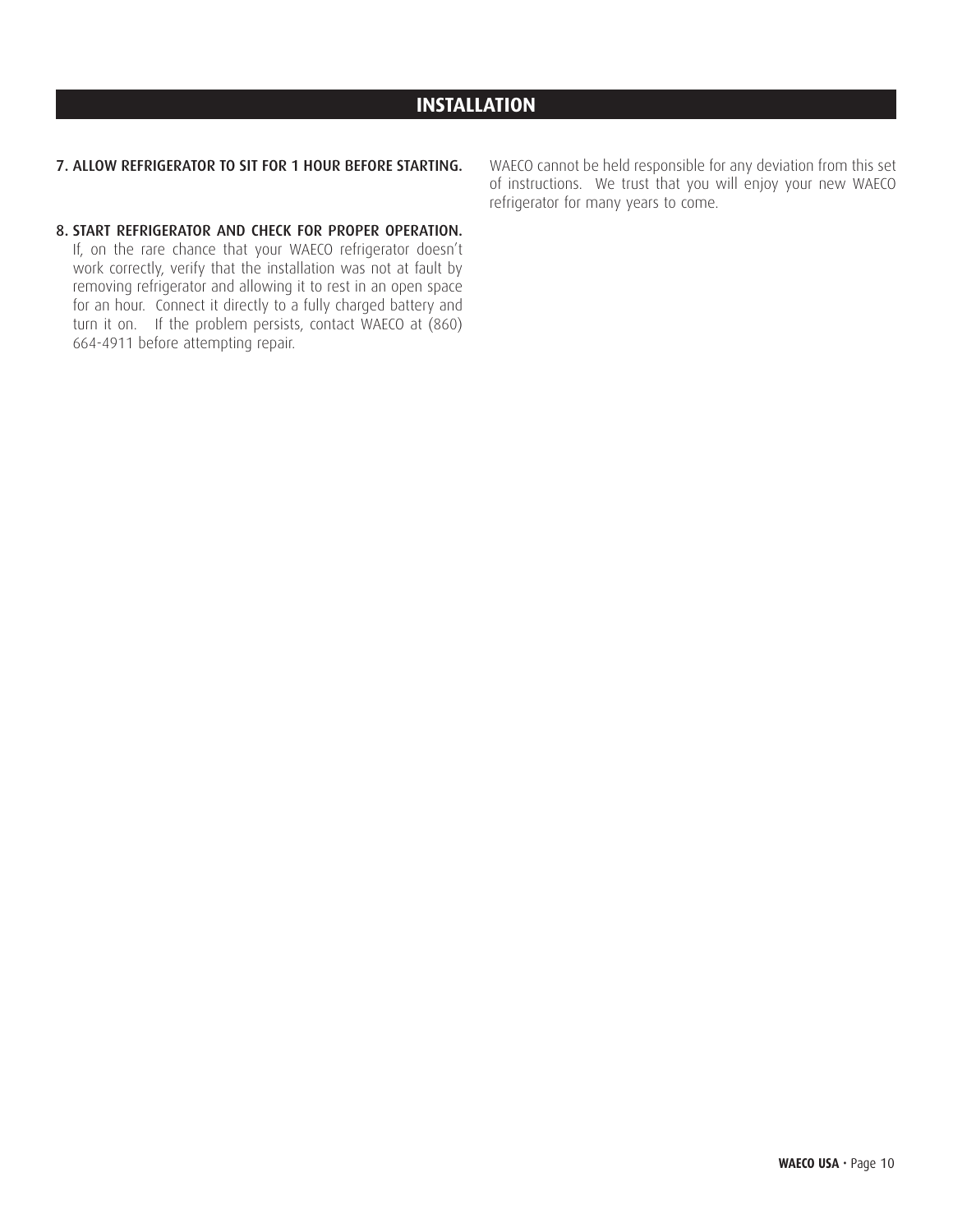#### **CHANGING THE FACE PANEL**

Unlike most front-loading refrigerators, the CR Series face panel is interchangeable while installed in your boat or RV.



1. Remove rubber gasket from the interior door.



2. Unfasten the 4 screws with a Phillips screwdriver.



3. Remove the door handle by pulling up until the entire piece is removed.







4. Remove the existing face panel, by sliding it up and out of the door surround.

{Photo right shows unit with the face panel completely removed.}





5. Slide in preferred face panel.

Re-insert door handle, re-fasten 4 screws, re-apply rubber gasket.

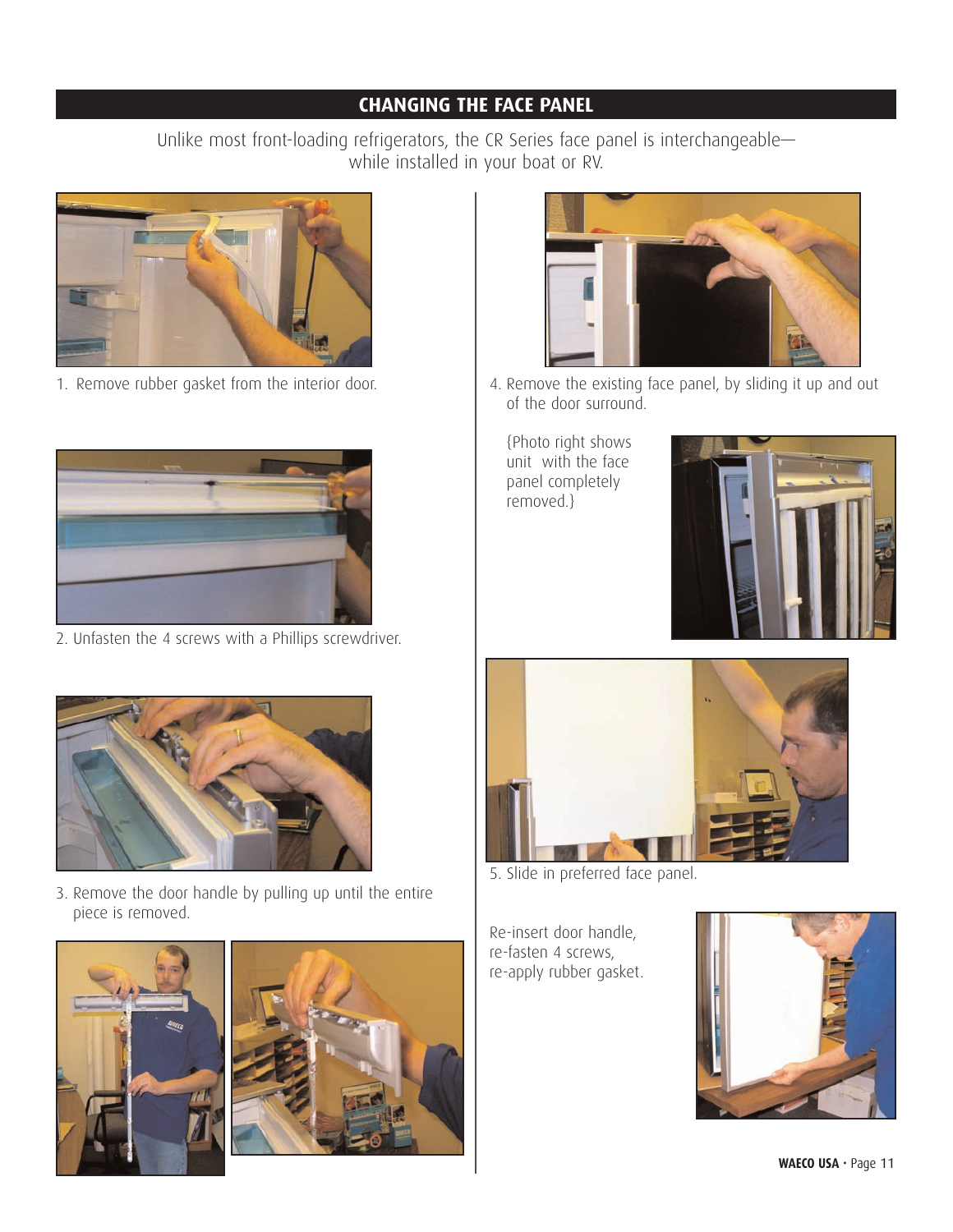#### **OPERATION**

#### **BEFORE STARTING YOUR NEW REFRIGERATOR:**

- **1.** Clean with a mild cleaner to assure cleanliness and proper hygiene.
- **2.** Assure that it is only operated within the design parameters. The design temperature range is  $14-110^{\circ}F$  (-10-43°C) and not above 90% relative humidity.



#### **DOOR VENT:**

In the **VENT** position the door will be held open slightly to allow for air circulation to the inside of the refrigerator. This will help to inhibit the growth of mold and mildew and avoid odors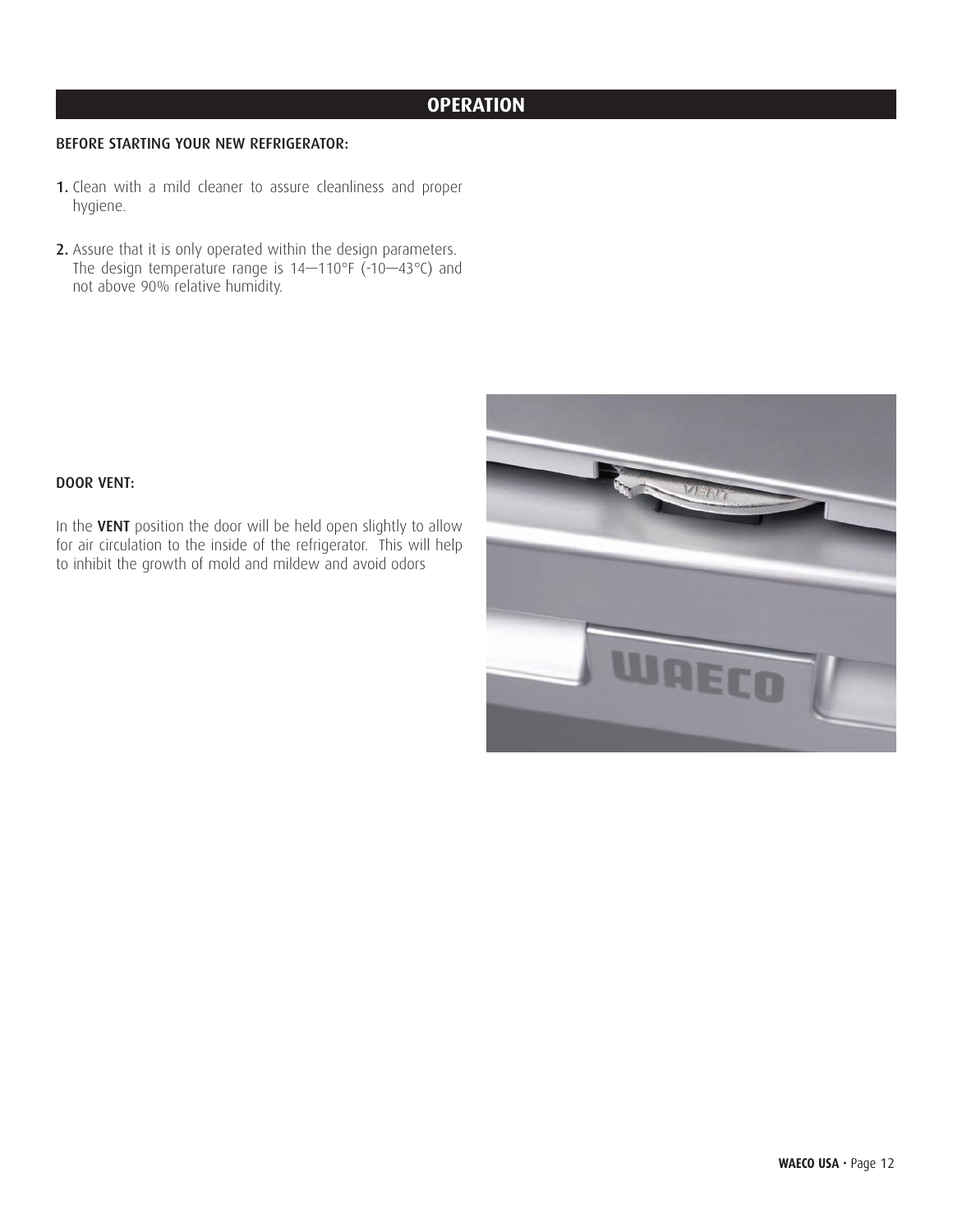#### **OPERATION**

#### **SETTING THE THERMOSTAT:**

The thermostat regulates the temperature of the refrigerator. It is calibrated by numbers, "**1**" being the warmest setting and "**7**" being the coldest setting.

Start with the thermostat at a setting midway between the warmest and coldest setting. After unit has reached a steadystate temperature, adjust as necessary to maintain desired temperature. Do not make large adjustments. Adjust by small increments and let cool before readjusting.

Understand that, should you load your refrigerator excessively with warm food, it may take a very long tome to cool down. To avoid this "hot pull-down" condition, pre-cool food, or add only small amounts of warm food at a time. This will avoid unnecessary work by the cooling system and save on your energy usage.

#### **LED:**

There are **TWO LED'S** next to the thermostat. One is green during normal operation. The other flashes a specific number of times in sequence to indicate a problem that prevents operation. The number of flashes in a row indicate the fault.





#### **TROUBLESHOOTING LED FLASHES**

| <b>NUMBER OF FLASHES</b> | <b>FAULT</b>                        | <b>POSSIBLE CAUSE</b>                                                                                            |
|--------------------------|-------------------------------------|------------------------------------------------------------------------------------------------------------------|
|                          | Supply Voltage                      | The supply voltage is outside of the set range.                                                                  |
|                          | Excessive Fan Current               | The fan loads the electronics unit with more than 1A.                                                            |
| 3                        | Motor does not Start                | The rotor is jammed.<br>The pressure difference in the cooling system, is too high.<br>(> 5 bar)                 |
| 4                        | Speed too Low                       | If the cooling system overloaded, the minimum speed of the<br>motor of 1850 RPM can not be maintained.           |
| 5                        | Overheating of the Electronics Unit | If the cooling system is loaded too heavily or the<br>temperature is set too high, the electronics can overheat. |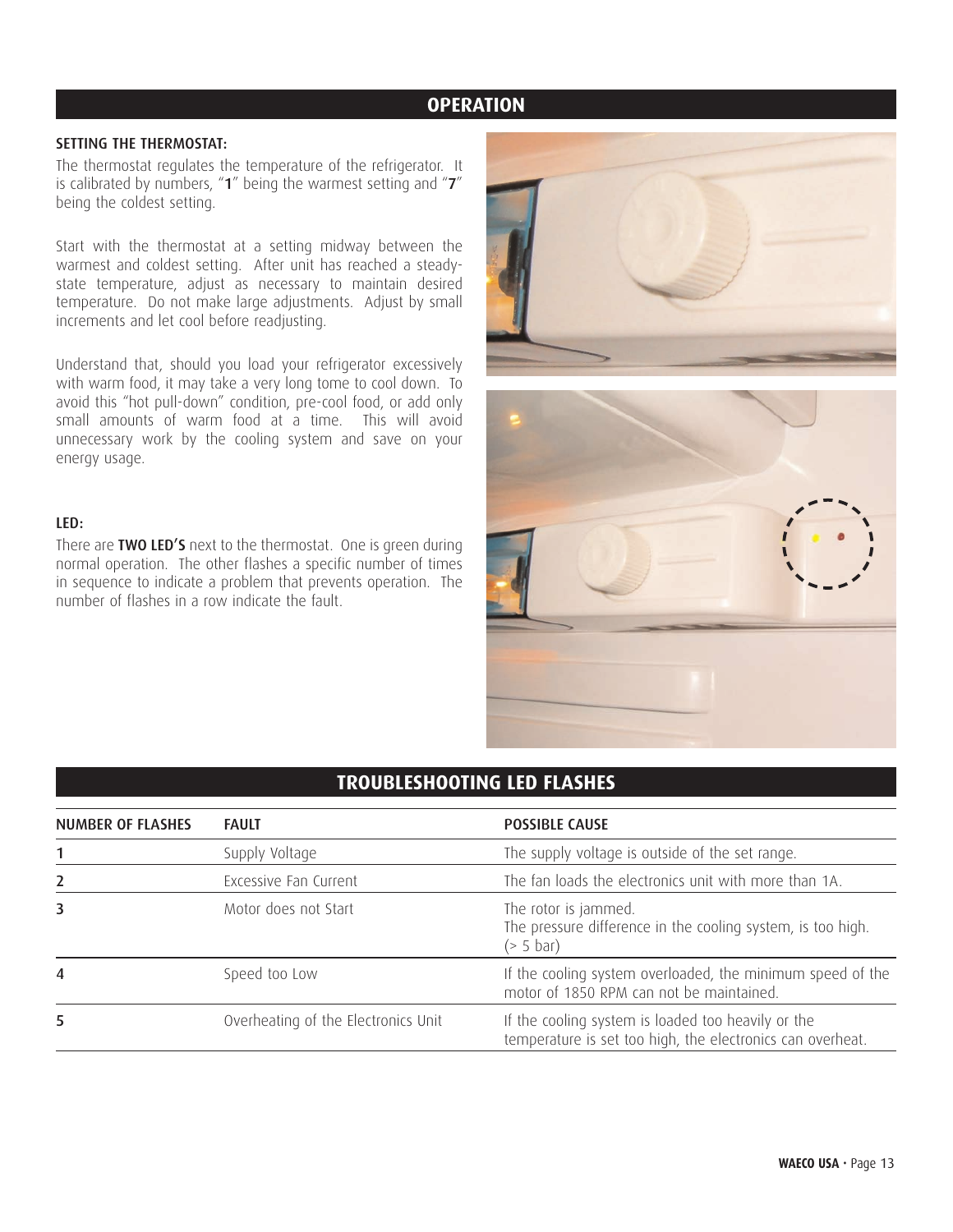#### **OPERATION**

#### **DEFROSTING THE REFRIGERATOR:**

The CR series refrigerator is not frost-free. When operating over a period of time, the freezer will build-up with ice and requires periodic defrosting. Failure to defrost the refrigerator will result in an excessive build-up of ice and a reduced ability to absorb heat (cool).

Shut off the power at the thermostat and open the door to allow warm ambient air to melt the ice.

**DO NOT** add heat to speed defrost as this may distort components of the refrigerator.

Gather the water in the drip pan, located at the rear bottom of the unit. Empty pan when full. Alternatively, the drip pan can be removed and a drain hose connected to the drain (underneath the rear of the unit) to drain the water.



#### **CLEANING:**

Should your refrigerator become dirty, clean with a clean, damp cloth.

DO NOT use abrasive cleaners or cleansers as these can damage the refrigerator.

DO NOT allow electronic components to get wet.

DO NOT use sharp objects or scrapers to loosen stuck objects or ice.



Turn off power to the unit.

Pull off the light bulb cover, located behind the thermostat inside the unit.

Remove the light bulb from the two prongs at each end of the bulb.

Replace with a new bulb by pushing each end of the bulb between the two prongs. Snap cover back into place.



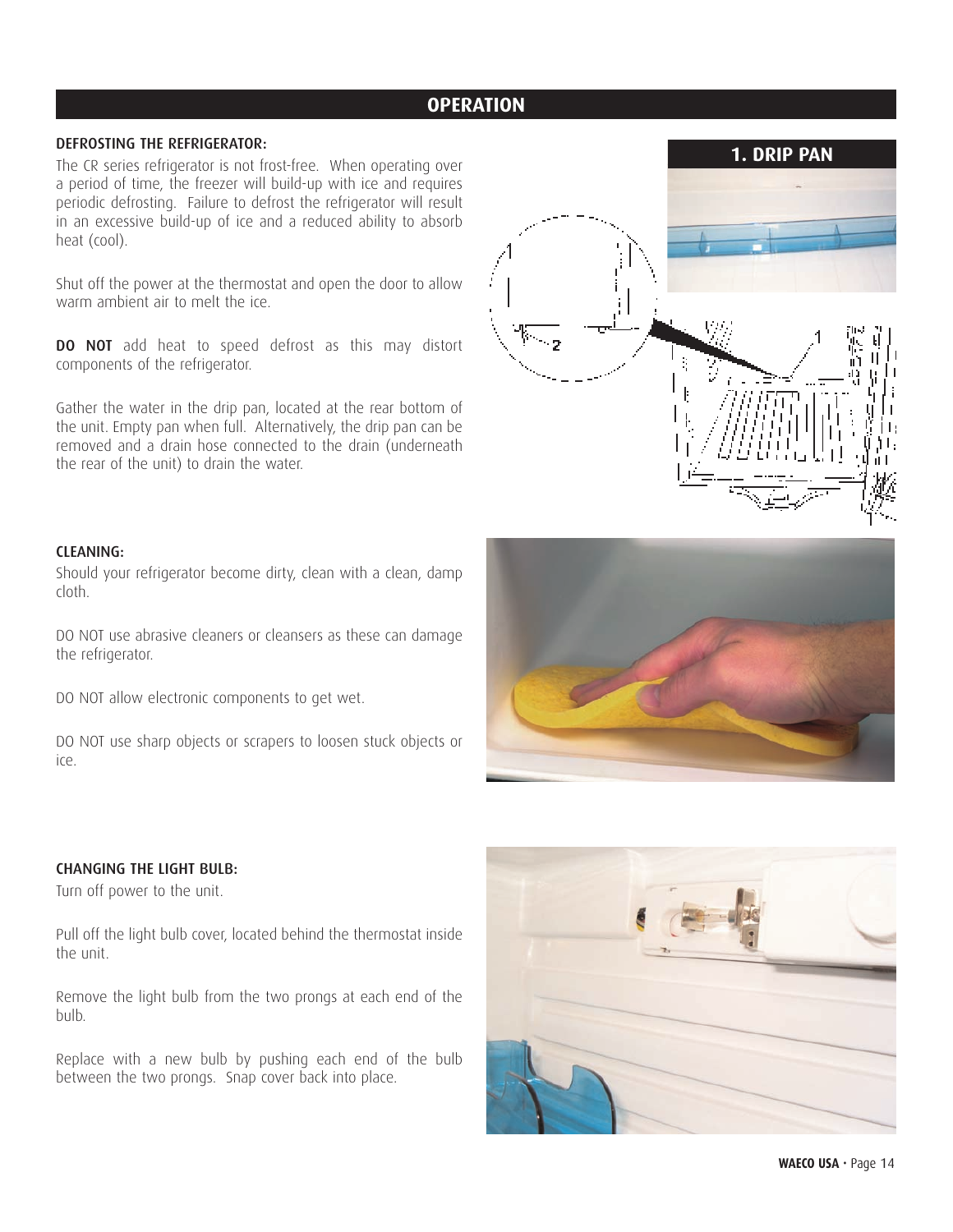

the following diagrams, depending on the compressor The CR Refrigerator/Freezer is wired according to one of The CR Refrigerator/Freezer is wired according to one of the following diagrams, depending on the compressor module number located on the face of the module. module number located on the face of the module.